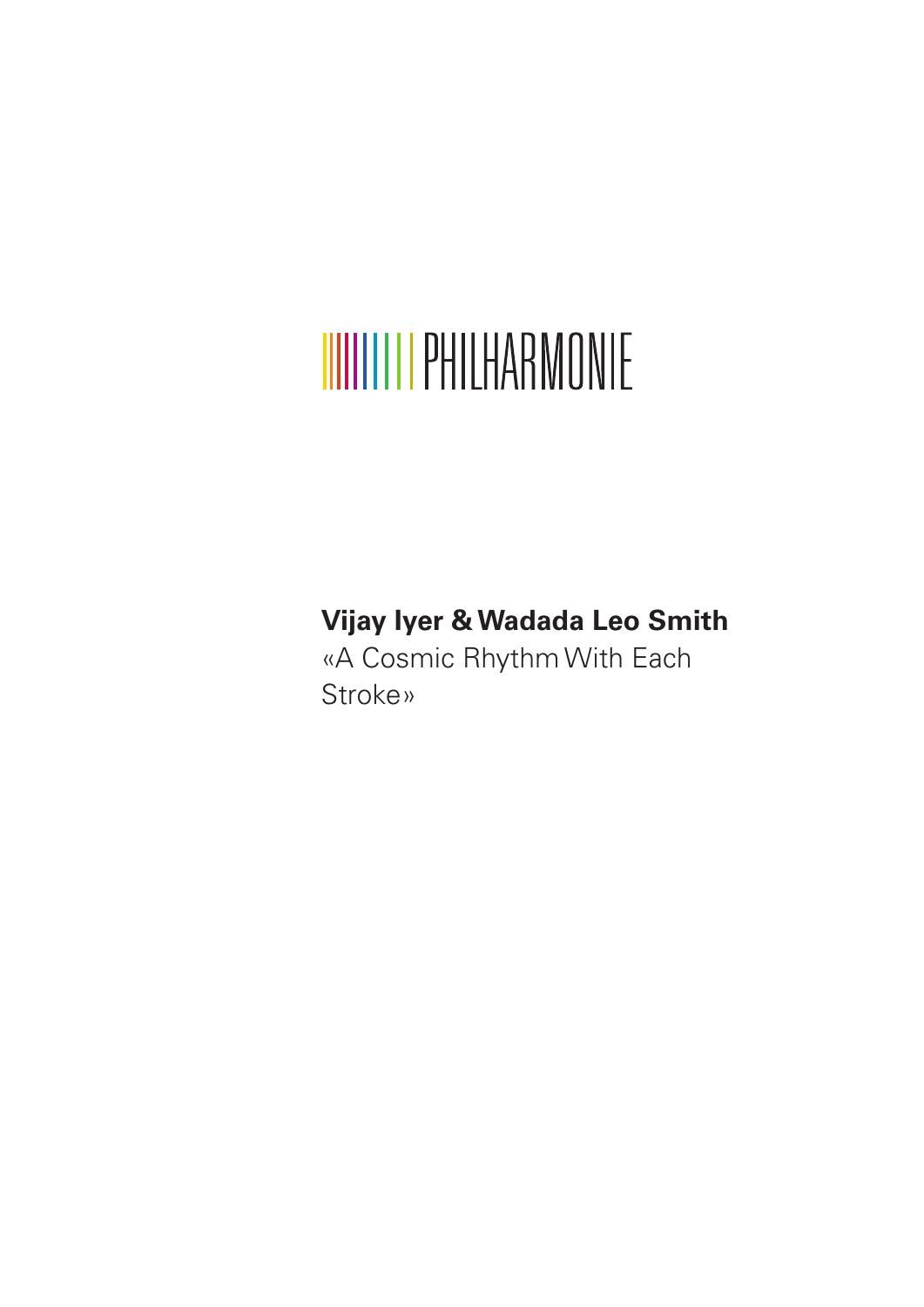**Mercredi / Mittwoch / Wednesday 11.01.2017 20:00** Salle de Musique de Chambre

**Vijay Iyer & Wadada Leo Smith** «A Cosmic Rhythm With Each Stroke»

**Wadada Leo Smith** trumpet **Vijay Iyer** piano

~ 75' sans entracte / ohne Pause / without intermission

#### **Backstage 19:30** SMC

Meet the artists: Wadada Leo Smith and Vijay Iyer in conversation with Francisco Sassetti (E)

Vijay Iyer and Wadada Leo Smith have performed together many times over the years in Wadada's much heralded «Golden Quartet». In 2016 the duo released a recording of new compositions for ECM Records, with subsequent live performances. In the tradition of Joseph «King» Oliver with Ferdinand «Jelly Roll «Morton, and Louis Armstrong with Earl «Fatha» Hines, Wadada and Vijay will explore the rich, resonant textures of that distinctive combination of piano and trumpet.

You could hardly find two more critically-acclaimed artists to present. If you've seen the latest Downbeat Critics' Poll you know that Vijay is Artist of the Year (Wadada tied for 6<sup>th</sup>) and also won Jazz Group of the Year. Wadada was runner-up to Maria Schneider for Composer of the Year and was also #3 in the Trumpet Category. His «Great Lakes Suite» was the #4 Album of the Year. Wadada's masterwork «Ten Freedom Summers», about pivotal events in the Civil Rights movement, was a finalist for the Pulitzer Prize in Music a couple of years ago. Vijay Iyer is a MacArthur Genius and a Professor of Music at Harvard. They're a powerful and distinctive combination, with a new record coming out on perhaps the most prestigious label in jazz.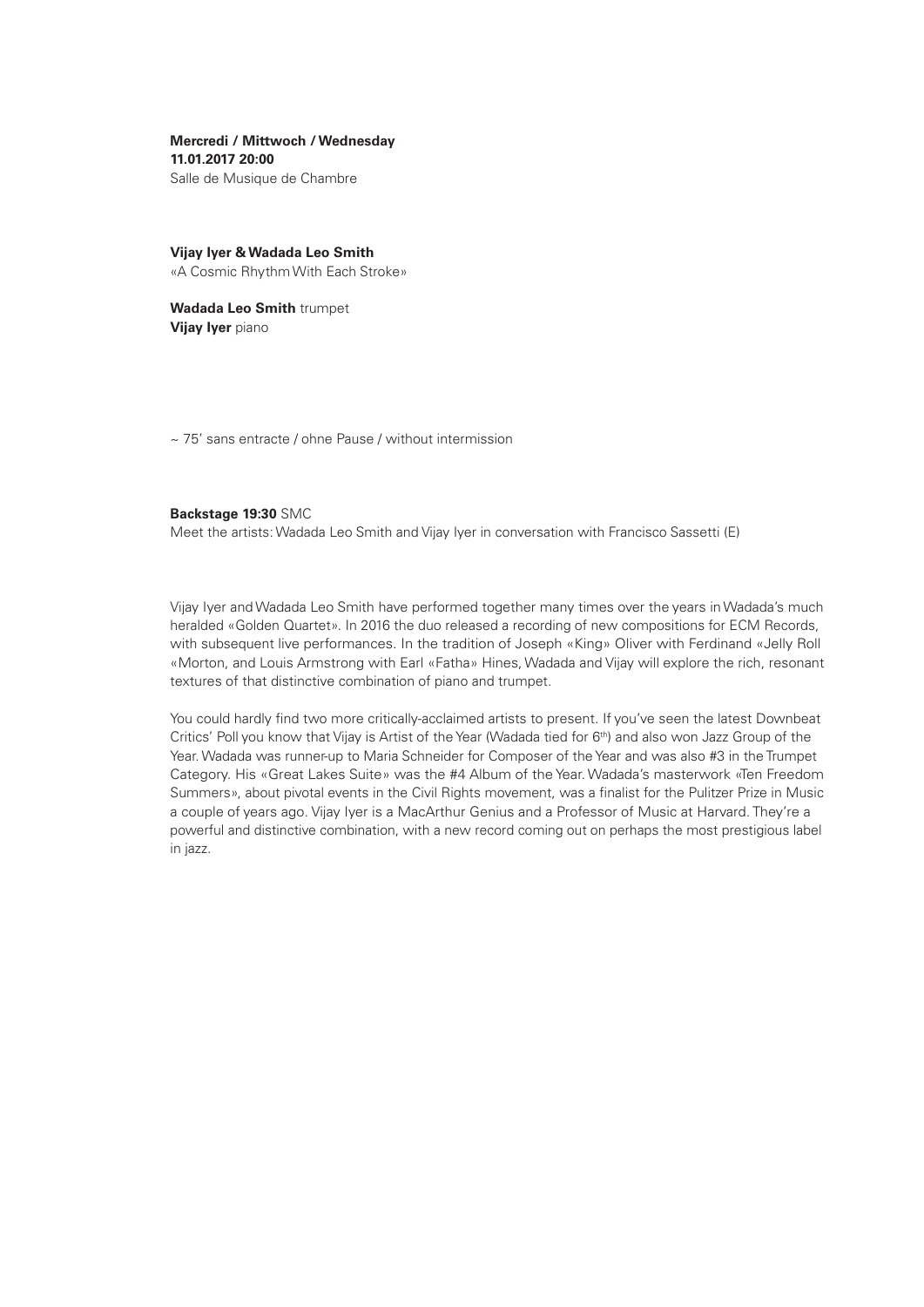#### **Wadada Leo Smith** trumpet

Wadada Leo Smith, trumpeter, multi-instrumentalist, composer, and improviser is one of the most acclaimed creative artists of his times, both for his music and his writings. For the last five decades, Wadada Leo Smith has been a member of the historical and legendary collective Association for the Advancement of Creative Musicians (AACM). He distinctly defines his music as «Creative Music». Wadada Leo Smith's diverse discography reveals a recorded history centered around important issues that have impacted his world. Wadada Leo Smith was the 2013 finalist for the most prestigious award in music, the Pulitzer Prize; he is a recipient of the 2016 Doris Duke Performing Artist Award and the Hammer Museum's 2016 Mohn Career Achievement Award. His other recent awards include: 2016 Trumpeter of the Year; 2015 Composer of the Year; and 2013 Musician of the Year, awards presented by the Jazz Journalists Association. The prestigious *DownBeat Magazine* has selected Wadada Leo Smith for their November 2016's cover story. He was the 2013 winner of their 61<sup>st</sup> Critics Poll in the Composer of the Year category.

#### **Vijay Iyer** piano

Grammy-nominated composer-pianist Vijay Iyer was voted *DownBeat Magazine*'s Artist of the Year in 2016, 2015 and 2012. He was named *Downbeat*'s 2014 Pianist of the Year, a 2013 MacArthur Fellow, and a 2012 Doris Duke Performing Artist. In 2014 he began a permanent appointment as the Franklin D. and Florence Rosenblatt Professor of the Arts in the Department of Music at Harvard University. He has released twenty albums covering remarkably diverse terrain, most recently for the ECM label. The latest include «A Cosmic Rhythm With Each Stroke» (2016), «Break Stuff» (2015), «Mutations» (2014), and «Radhe Radhe: Rites of Holi» (2014). Iyer's trio made its name with two tremendously acclaimed and influential albums, «Accelerando» (2012) and «Historicity» (2009). The Vijay Iyer Trio was named 2015 Jazz Group of the year in the DownBeat International Critics Poll, with Iyer having earlier received an unprecedented quintuple crown in the 2012 Downbeat Poll (winning Jazz Artist of the Year, Pianist of the Year, Jazz Album of the Year, Jazz Group of the Year, and Rising Star Composer categories), as well as a quadruple crown in the JazzTimes extended critics poll (winning Artist of the Year, Acoustic/Mainstream Group of the Year, Pianist of the Year, and Album of the Year). Iyer received the 2012 and 2013 Pianist of the Year Awards and the 2010 Musician of the Year Award from the Jazz Journalists Association, and the 2013 ECHO Award for best international pianist. Iyer's 2013 collaboration with poet Mike Ladd, «Holding It Down: The Veterans' Dreams Project», based on the dreams of veterans of color from America's wars in Iraq and Afghanistan, was hailed as #1 Jazz Album of the Year by the *Los Angeles Times.* Along with their previous projects «In What Language?» (2004) and «Still Life with Commentator» (2007), «Holding It Down» rounded out a trilogy of politically searing albums about post-9/11 American life. Iyer's accomplishments extend well beyond his recordings. His recent composer commissions include *Playlist for an Extreme Occasion* (2012) written for Silk Road Ensemble, *Dig The Say* written for Brooklyn Rider, *Mozart Effects* (2011) and *Time, Place, Action* (2014) for Brentano String Quartet, *Bruits* (2014) for Imani Winds and pianist Cory Smythe, *Rimpa Transcriptions* (2012) written for Bang on a Can All-Stars, *UnEasy* (2011) commissioned by NYC's Summerstage, *Three Fragments* (2011) for Darcy James Argue's Secret Society. His orchestral work *Interventions* was commissioned and premiered by the American Composers Orchestra in 2007 under the baton of Dennis Russell Davies. Forthcoming commissions include pieces for Jennifer Koh, Orpheus Chamber Orchestra, and So Percussion. His concert works are published by Schott Music. A polymath whose career has spanned the sciences, the humanities, and the arts, Iyer received an interdisciplinary Ph.D. in the cognitive science of music from the University of California, Berkeley. He has published in J*ournal of Consciousness Studies, Wire, Music Perception, JazzTimes, Journal of the Society for American Music, Critical Studies in Improvisation,* in the anthologies *Arcana IV, Sound Unbound, Uptown Conversation, The Best Writing on Mathematics: 2010,* and in the forthcoming *Oxford Handbook of Critical Improvisation Studies.* Iyer has taught at Manhattan School of Music, New York University, and the New School, and he is the Director of The Banff Centre's International Workshop in Jazz and Creative Music. Iyer recently finished a multi-year residency with San Francisco Performances, cultivating new audiences and working with schools and community organizations. He is a Steinway artist and uses Ableton Live software. www.vijay-iyer.com